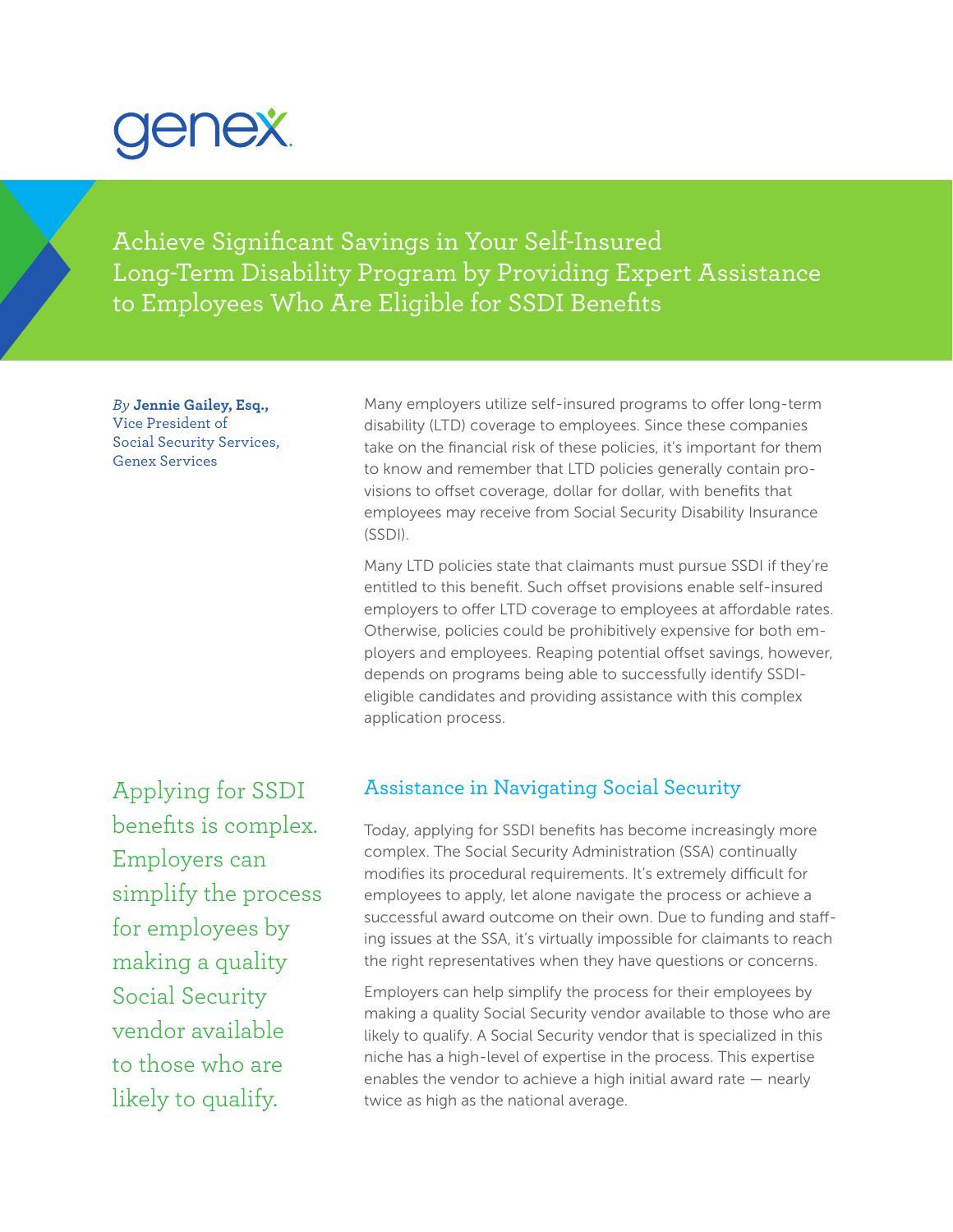A quality Social Security vendor also keeps up with all of the procedural changes and ensures protocols are carefully followed which contributes to award success. The vendor provides eligible employees with legal assistance and representation throughout the SSDI application process, and their services includes support for filing initial applications, reconsiderations, representation during hearings, appeals to the Appeals Counsel and education of claimants each step of the way.

Having representation from a well-established vendor offers many advantages. The vendor will be intimately familiar with the process and have connections within the SSA. It will know when something has gone awry because it understands how long it takes an application to move from one office to the next. When delays occur, it has ready-made contacts within the SSA and can resolve issues quickly to keep the process moving forward.

Employers should take the reins and ensure their claims administration team is using a Social Security vendor with extensive expertise, a track record of success, and a commitment to providing an outstanding customer experience.

# Selecting a Quality Social Security Vendor

Many self-insured employers use third-party administrators (TPAs) to manage their LTD claims, but TPAs don't offer a Social Security program themselves. Instead, they outsource this function to other vendors. When this occurs, employers often have little to no transparency or accountability over the performance of these Social Security vendors.

Employers should take the reins and ensure their claims administration team is using a vendor with extensive expertise, a track record of success, and a commitment to providing an outstanding customer experience. Otherwise, the SSDI process might become time-consuming and overwhelming for the employer's disability management staff, as well as for the employees who are already struggling to deal with impairment and treatment.

By taking control of vendor selection, employers can ensure their employees will have the assistance they need to secure the federal benefits to which they're entitled, and at the same time, employers would be saving significant costs for their self-insured LTD programs.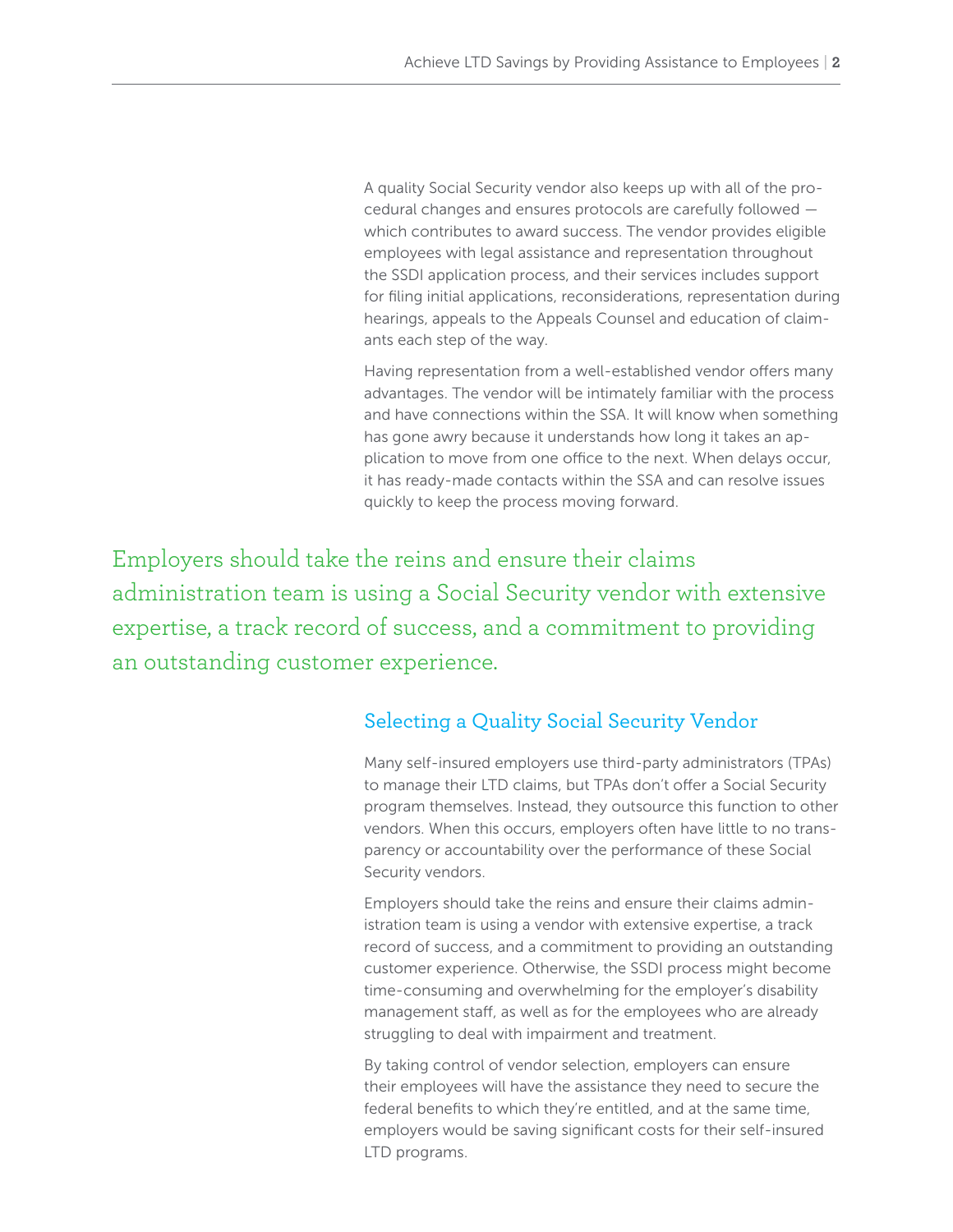# Qualifying for SSDI

A Social Security vendor will know all the requirements and ensure the right information is provided so a fair and accurate determination is made. SSDI pays benefits to people who cannot work due to a medical or mental health condition. It is funded through FICA Social Security payroll taxes that workers pay, and it's considered a form of insurance earned by accumulating enough work credits throughout a person's working life.

To quality for SSDI benefits, a person must be under full retirement age and have a qualifying severe impairment as designated by the SSA. Once it's determined that a person meets the work requirements to be eligible, the severity of the impairment is assessed. Social Security bases disability on a person's inability to work. Individuals fit the definition if they:

- Cannot do the work they once did.
- Cannot adjust to other forms of work because of this medical or mental condition.
- Have an impairment that has lasted or is expected to last for at least one year.

## Employee Education on Additional SSDI Benefits

The employer's self-insured LTD program pays for the SSDI application service, so it's completely free to employees. However, for a variety of reasons, employees often do not want to apply for SSDI. In these situations, the Social Security vendor provides valuable education, helping them to understand the plethora of benefits available under SSDI.

Although an employee may not obtain additional income on a monthly basis, other benefits do make it worthwhile. See box on the next page, "Extensive SSDI Benefits for Employees."

Employees find that the vendor's education is so helpful that they want to move forward and apply for SSDI. It's often a no-brainer since SSDI provides such comprehensive, long-term value, and employers are providing a complimentary, expert service to assist them with the application process.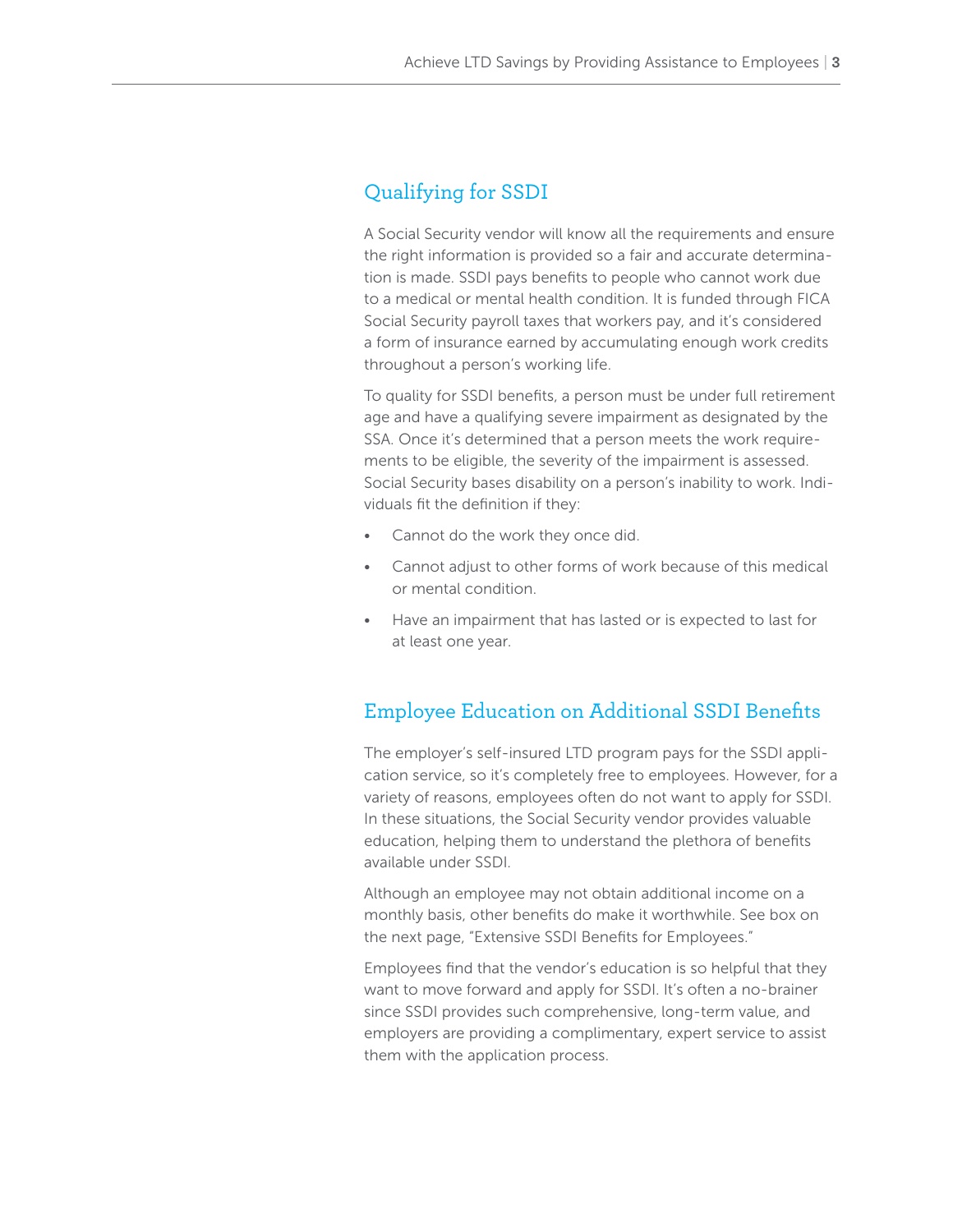## **Extensive SSDI Benefits for Employees**

## **No Durational Limits**

Most LTD policies have specific durational limits for certain types of impairments. An employee may have a mental health issue or a condition with self-reported symptoms, such as headaches or back problems that have no identifiable physical cause. In these situations, LTD benefits are subject to a 24-month durational limit, so coverage would be terminated after 24 months. Meanwhile, SSDI does not have this type of durational limit, so an employee who suffers from depression could be awarded SSDI benefits for an indefinite period.

### **Return-to-Work Programs**

Other employees may not want to apply as they feel they'll be able to return to work the following year. The Social Security vendor would explain that SSDI is not a permanent benefit. In fact, if employees recover and want to go back to work, SSDI offers a return-to-work program with unique features, such as an "unsuccessful work attempt" and "trial work period" — both of which provide a safety net to employees who may want to return but perhaps in doing so find their impairment is still holding them back. The safety net enables them to return to SSDI benefits, if needed, without starting over in the application process.

#### **Disability Freeze**

This relates to Social Security retirement benefits. If an employee is 40 years old and is out on disability until retirement but doesn't apply for SSDI, the SSA would add zeros into the person's earning record from the point when they're out until they reach full retirement age. By then, the person may not have accumulated enough credits to qualify for retirement benefits. However, if that same employee, who is 40, is out on disability and obtains SSDI benefits, the SSA would place a disability freeze on the individual's earning record. This is a huge advantage, which helps to safeguard retirement benefits.

## **Healthcare Coverage**

This is yet another SSDI benefit. With LTD coverage, employers typically terminate coverage after a year. Two years after SSDI entitlement, beneficiaries become Medicare eligible.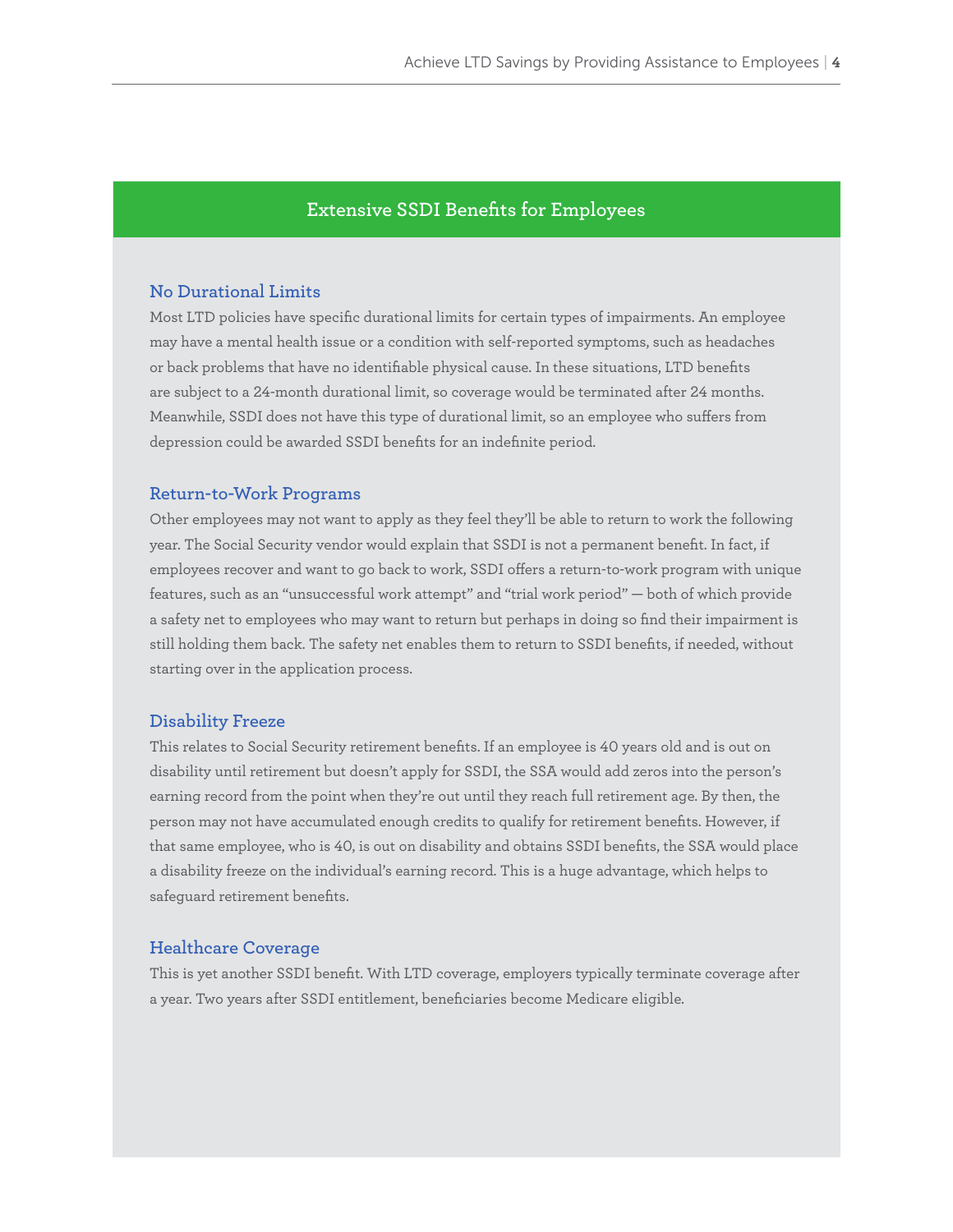A sophisticated SSDI vendor will leverage iterative machine learning to identify likely beneficiaries.

# Leveraging "Smart" Systems to Identify SSDI Beneficiaries

It can be difficult to identify the LTD claimants who would qualify for SSDI benefits. These days, all vendors use technology to help them in this process. However, many are still using old analytic models, which may be making predictions based on an algorithm written 10 years ago.

A sophisticated vendor will leverage the most cutting-edge technology in the form of iterative machine learning to help identify claimants who are most likely to be eligible. Iterative machine learning is precise and accurate because it's able to use new data to retrain the analytic model on an ongoing basis. As a result, it can predict claimants who would qualify based on the most current trends. For example, if there's a change in how California hearings are being awarded, and new judges rule in different ways, the model would account for those changes and predict accordingly.

An advanced vendor would use iterative machine learning to not only identify those who might be approved for SSDI, but also to predict other factors that assist with the self-insured's financial planning. Oftentimes, employers won't have an analytics team capable of making predictions in relation to their LTD programs. For example, a self-insured employer might have 1,000 LTD cases and want to know when it can anticipate offsets being put in place. A vendor with iterative machine learning can forecast these figures and more. The vendor could anticipate what the potential awards would be, what level in the process cases will reach, how long the award processes will take, and how much retroactive benefits will be.

## Avoiding Reconsiderations & Hearings

Use a vendor with a high initial award rate to avoid a prolonged SSDI process.

Today, the SSDI process is becoming increasingly prolonged. As such, it's important to use a vendor with a high initial award rate. It takes only three to six months to obtain an initial award decision. If the application gets denied, it goes through a longer, more convoluted process. Some states have a reconsideration process; some don't. The average national award rate at reconsideration is very low. So, most likely, the application will be denied at reconsideration, and the vendor will have to file a request for hearing.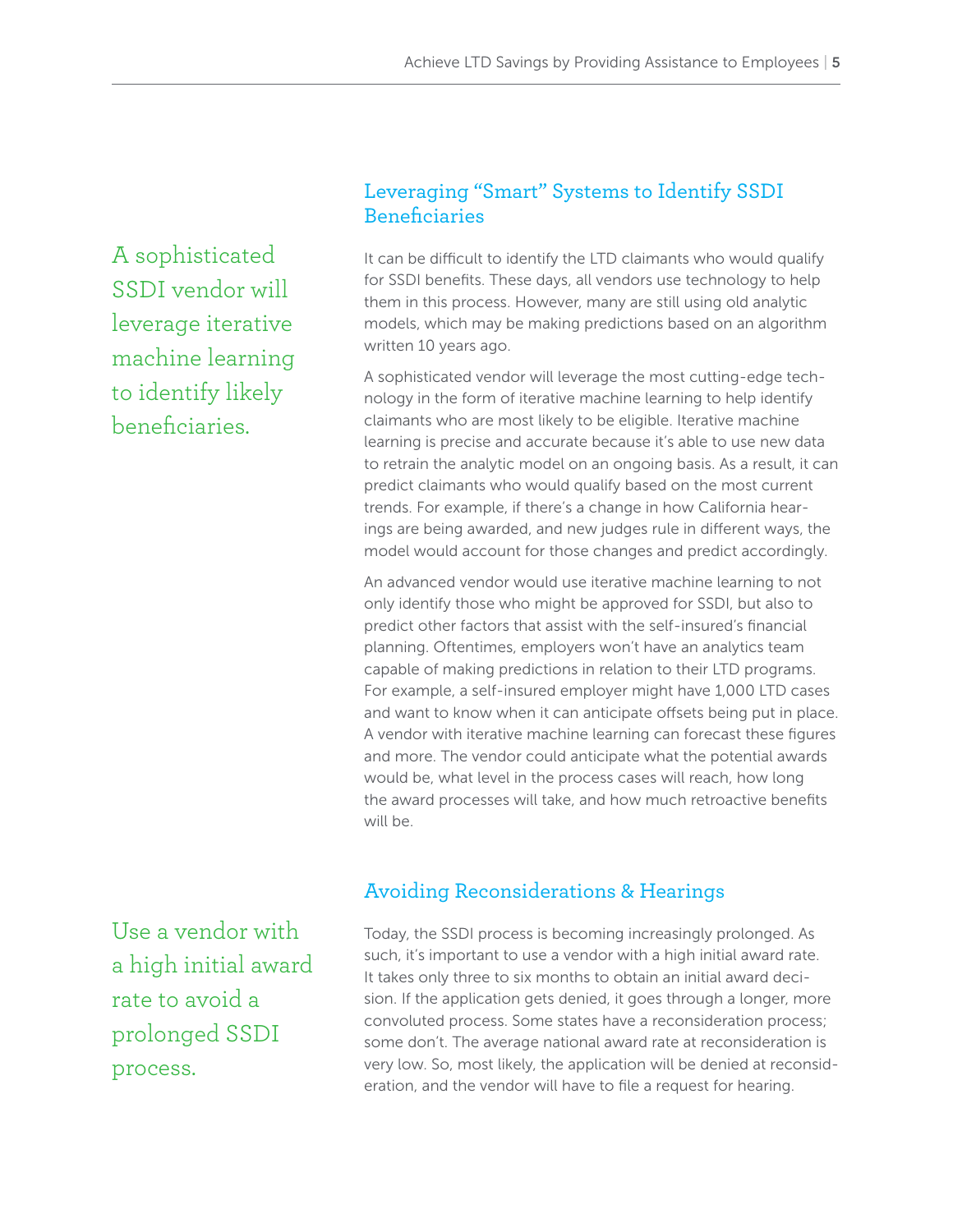Hearing wait times have become a major issue. Previously, it took 12 months from the time a request was filed to the actual hearing date. These days, it can take 16 to 24 months.

However, if the vendor obtains an initial award, there's no need to file for a hearing. Employers should look for a vendor with strong capabilities in terms of early intervention, so it can get claimants awarded at the first level, avoiding reconsiderations and hearings whenever possible.

## Recovering Overpayments

A quality SSDI vendor will educate claimants to assure successful collection of overpayments.

Once an SSDI application is filed, it can often take up to six years for claimants to be awarded their benefits. Once this occurs, claimants begin to receive monthly SSDI benefits going forward, but they may also receive a lump sum retroactive benefit. In some cases, the lump sum could be as high as \$100,000 if the claimant has been waiting for several years. However, these funds are typically owed back to the self-insured LTD program, which in the interim has been overpaying their share of disability benefits.

Recovering these overpayments is a huge challenge for selfinsured LTD programs, and it's another area where a quality Social Security vendor can help. It will typically educate claimants about the offset provision and what it means in relation to their SSDI benefit award from the onset, as well as throughout the process, so by the time claimants receive their SSDI benefits, they understand that the lump sum payment is not theirs to keep.

Education is vital to ensuring successful collection. The claims administrator may handle the collection part on their own, but a vendor will often offer collection services as well.

## Monitoring for Credits for Additional Earnings

When a claimant receives an initial award, the SSA often does not have the last year of earnings information for the claimant. Most of the time, people earn more as they progress year to year in their careers. Once the SSA obtains the latest earnings information, it will recalculate the benefit amount. If claimants have higher incomes, the benefit goes up, but it can take a full year for the recalculation to occur. At that point, the SSA will issue a credit for additional earnings.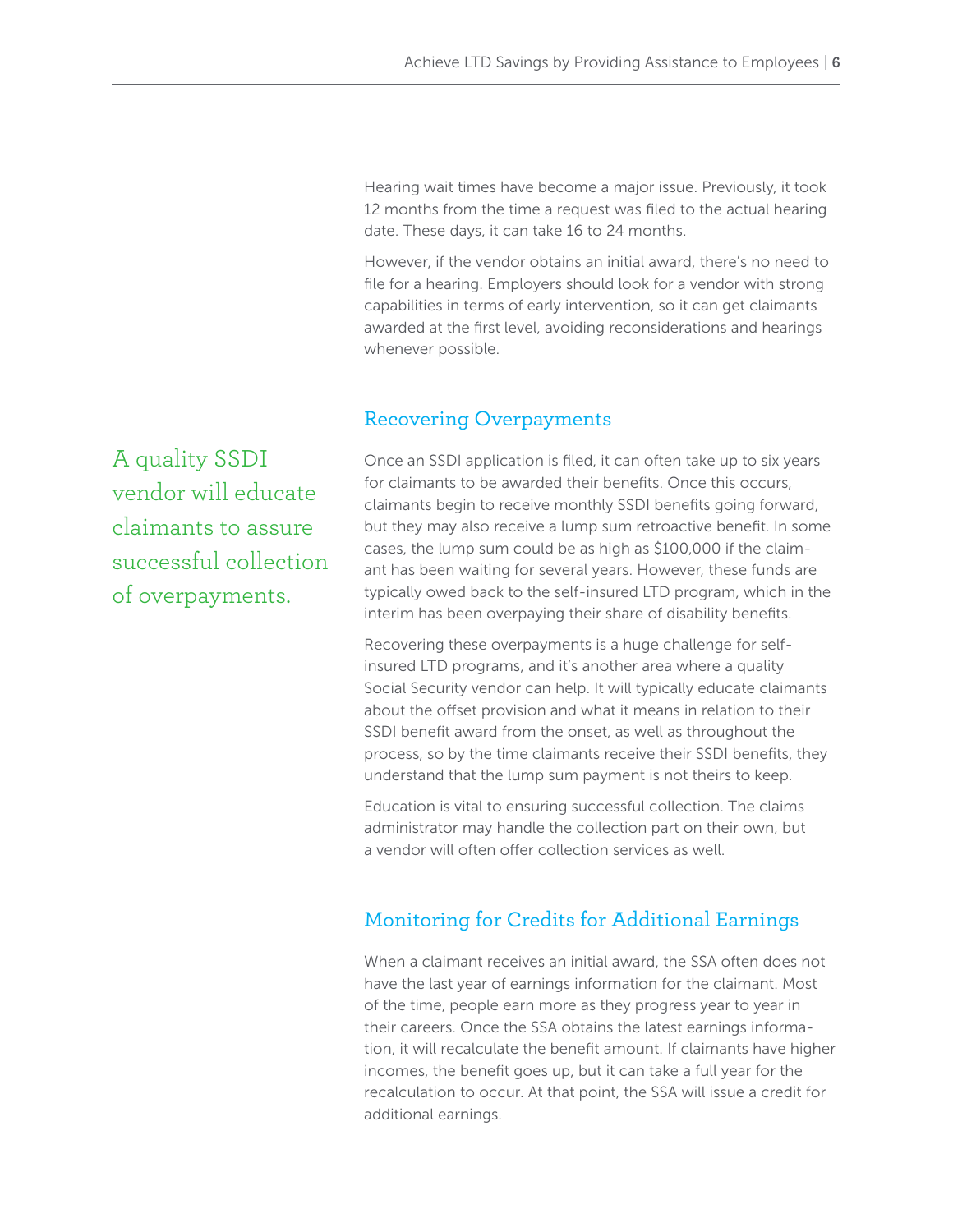Tracking credits is difficult. Claimants aren't aware that they need to inform the LTD program of such changes. But, the Social Security vendor can track credits. Ideally, the vendor will be part of the SSA's third-party requester pilot. With this program, it obtains benefit verifications and changes directly from the SSA, which helps it to identify credits, so it can perform the recalculation and ensure the right offset amounts are in place. Perhaps a credit is only \$10 a month, but self-insured employers appreciate these recalculations. When they're applied across a large number of claimants over many years, it can add up to significant savings.

Genex offers a high-level of expertise in applying for SSDI — and consequently a higher likelihood of being awarded. It also provides a "gold standard" in customer experience.

## Leveraging a Gold Standard

Employers choose to self-insure their LTD program to exert more control over costs and risks. One area where they can shore up significant LTD costs is by optimizing their offset provisions, especially in relation to SSDI benefits. The first step is to ensure their claims administration team is leveraging a high quality Social Security vendor - like Genex Services.

Genex offers employees who are out on LTD a high-level of expertise in applying for SSDI — and consequently a higher likelihood of being awarded these benefits. Genex also provides a "gold standard" in customer experience. This includes education on SSDI's benefits, which often makes the value so clear to employees that they want to move forward and apply.

Genex uses machine learning to identify employees most likely to be eligible for SSDI benefits. Its experts have familiarity with the inner workings of the SSA to help employees navigate complex procedural requirements. The company achieves a high initial award rate and avoids reconsiderations and hearings, whenever possible. If applications must reach those stages of the process, Genex has the expertise to ensure optimal results. Finally, the company helps to educate employees on the offset provision, which enables successful collection of any overpayments — ensuring the employer can capture and maximize savings.